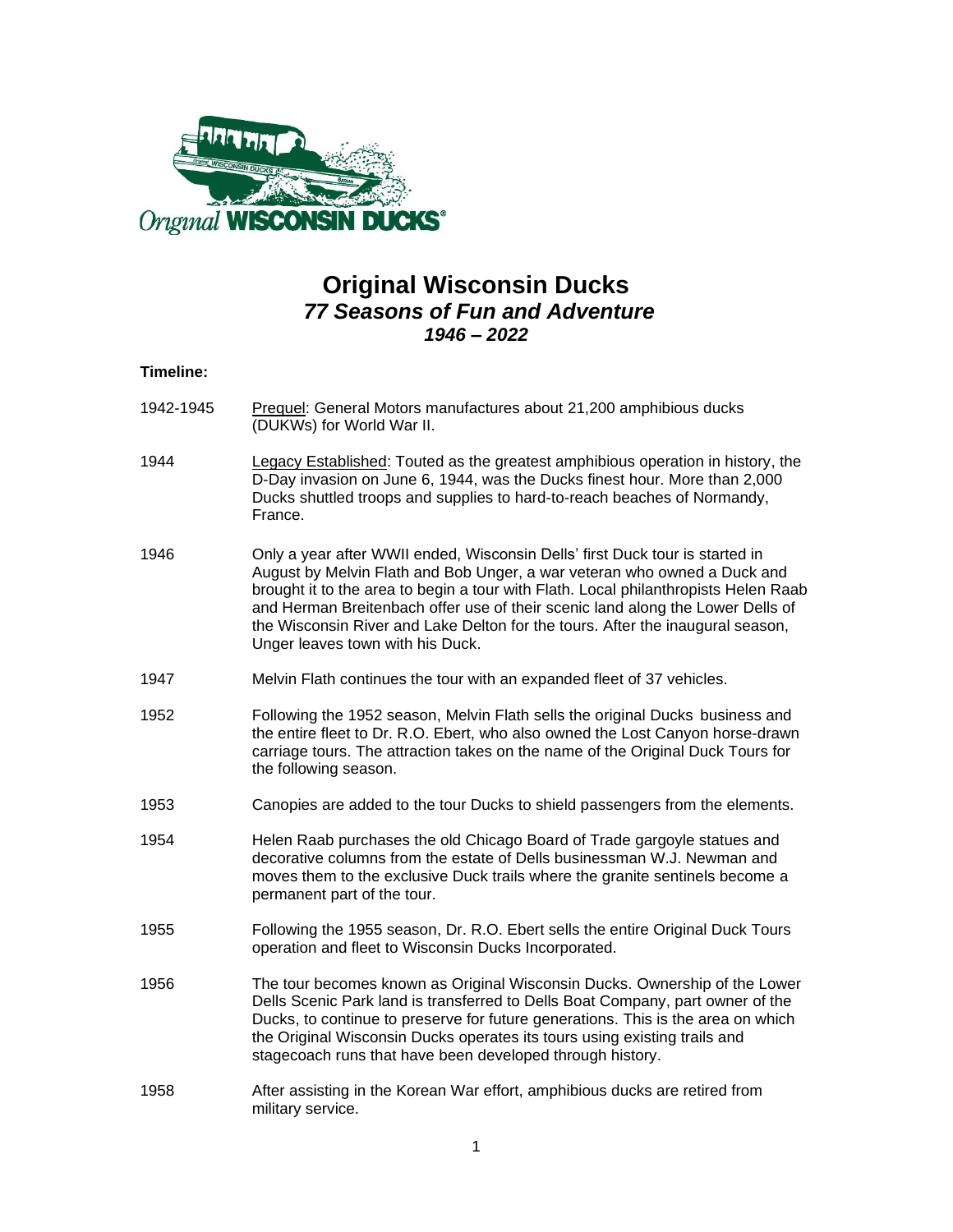| 1960s | Original Wisconsin Ducks take on various paint schemes over the years, but by<br>the late 1960s the Ducks are decked out in the Green and White branding that<br>the nostalgic fleet is still known for today.                                                                                                                                                                                                   |
|-------|------------------------------------------------------------------------------------------------------------------------------------------------------------------------------------------------------------------------------------------------------------------------------------------------------------------------------------------------------------------------------------------------------------------|
| 1967  | Original Wisconsin Ducks purchases a second start-up duck company from<br>Mel Flath (Dells Spring Park Duck Tours) acquiring five tour ducks and all of the<br>company's equipment.                                                                                                                                                                                                                              |
| 1977  | Original Wisconsin Ducks expands its fleet with the purchase of 17 vehicles from<br>a former tour operator, the Aquaducks, which operated on Mirror Lake. The OWD<br>fleet grows to over 60 Ducks.                                                                                                                                                                                                               |
| 1988  | Spurred by rising fuel costs, our handy mechanics outfit the first amphibious<br>Duck with a diesel engine. To date about 70 percent of tour Ducks have been<br>converted to diesel.                                                                                                                                                                                                                             |
| 1991  | Original Wisconsin Ducks expands its trail system by one mile winding through<br>Black Hawk Gorge and Turkey Hollow, allowing visitors to see more wildlife and<br>plant life of the region.                                                                                                                                                                                                                     |
| 1992  | Original Wisconsin Ducks begins an ambitious expansion program to secure<br>more amphibious vehicles for the fleet. From 1992 to 2001, a total of 23 Ducks<br>are purchased from private owners in the United States and overseas.                                                                                                                                                                               |
| 1994  | The green-and-white Original Wisconsin Ducks are invited to participate<br>in Chicago's St. Patrick's Day parade, a nod to the popularity of the tours with<br>visitors from the Chicago market. This begins an era to take the Ducks on the<br>road to spread goodwill about Wisconsin Dells and advance the Original<br>Wisconsin Ducks effort to preserve the legacy of the unique WWII military<br>vehicles. |
| 1995  | All tour Ducks are outfitted with disc brakes to improve maneuverability of the<br>vehicles. Work also begins to convert the entire fleet to power steering.                                                                                                                                                                                                                                                     |
| 1998  | With a growing fleet, three new members are added to the year-round<br>maintenance staff at Original Wisconsin Ducks, bringing the maintenance crew<br>total to eight. At the time, their combined experience totals more than 125 years,<br>bolstering the operation's legacy of being the foremost authorities on these<br>distinct military craft.                                                            |
| 2000  | Seizing on opportunities to share the Ducks' story, Original Wisconsin Ducks<br>offers a Duck to transport ABC's "Monday Night Football" personnel around<br>Green Bay to get unique video footage to use during the Green Bay Packer's<br>Nov 6 televised game against the Vikings. Video of the Ducks are shown<br>throughout the broadcast reaching 40.5 million viewers worldwide.                           |
| 2001  | Original Wisconsin Ducks managers travel to Italy to purchase three Ducks that<br>were left overseas after the war. The Ducks are shipped to Wisconsin<br>Dells to be added to the fleet.                                                                                                                                                                                                                        |
| 2002  | Original Wisconsin Ducks are invited to Madison to provide land-and-water tours<br>for attendees of the US Conference of Mayors. A small fleet of Ducks carry the<br>nation's mayors in and around the city, UW campus and Lake Mendota.                                                                                                                                                                         |